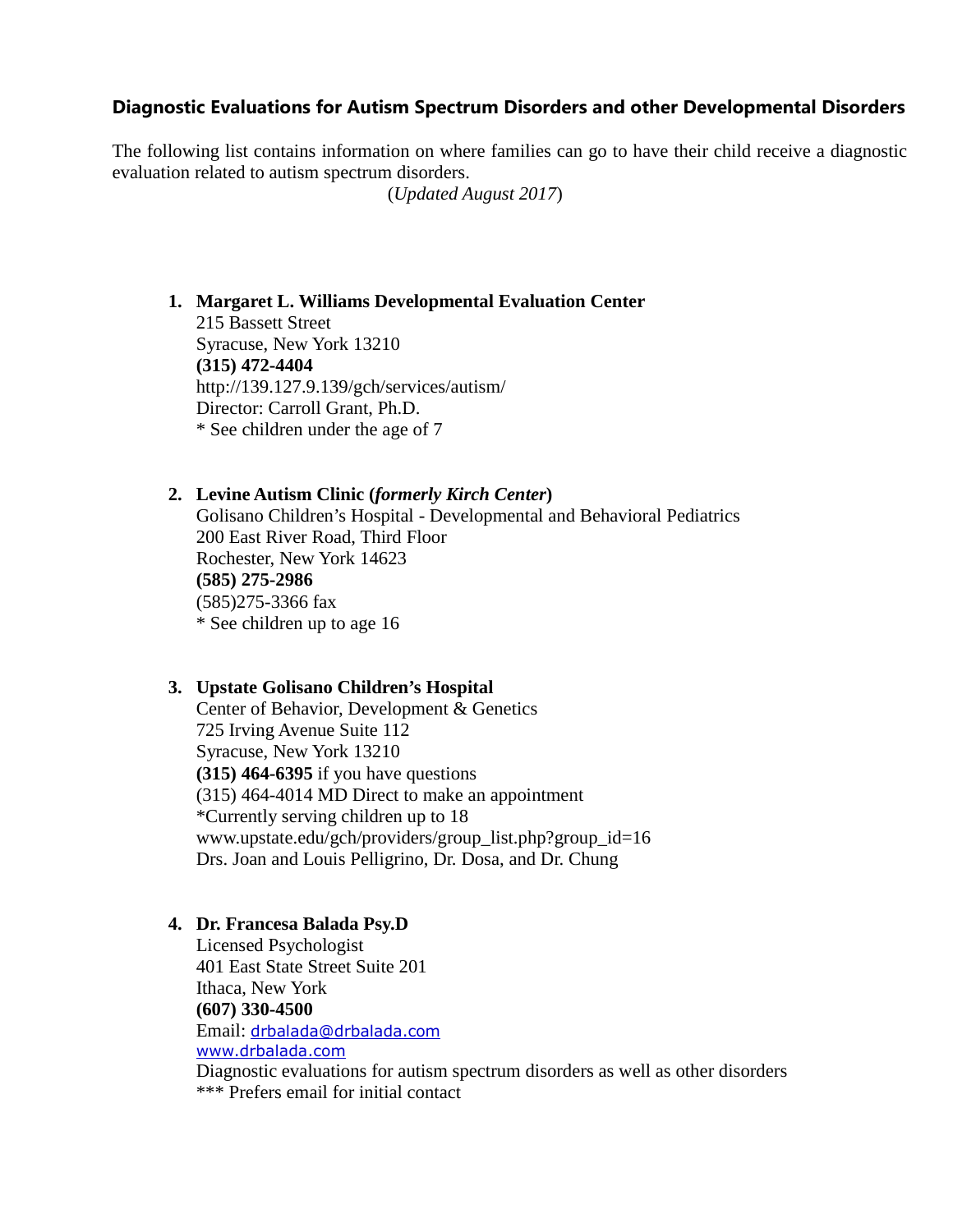## **5. Psychological HealthCare, P.L.L.C.**

Comprehensive Evaluation & Treatment Services Five office in the Syracuse, NY area **(315) 422-0300 option 5** \*Ages 3 and up www.phcny.com/index.html Clinical Director: Ronald Fish, Ph.D. Margaret Schultz, Ph.D., Danielle Bronk, Dr. Boyle and multiple other Ph.D., Psy.D. & LCSW providers

### **6. Kelberman Center**

1601 Armory Drive, Building C Utica, NY 13501 **(315)797-6241** www.kelbermancenter.org Psychological evaluations for ages 3 through adulthood

## **7. Institute for Child Development**

Binghamton University, Binghamton, NY **(607) 777-2829** http://icd.binghamton.edu

\*These evaluations are limited to children age 5 and under. They are arranged through a County Early Intervention Program for children under age 3. For children ages 3 to 5, evaluations must be arranged through the child's school district for payment. \*Periodic screening clinics are held.

### **8. Happiness House Autism Diagnostic Clinic**

Harlene Gilbert, School Psychologist, Contact Person 731 PreEmption Road Geneva, New York 14456 **(315) 789-6828** Evaluations specialized for preschool age children

## **9. ADHD Autism Psychological Services and Advocacy**

1065 James Street, Suite 210 Syracuse, New York 13203 **(315) 732-3431** www.aapsa.net Evaluations for children and adults

#### **10. Developmental Behavioral Pediatrics**

7-B Johnson Road Crossroads Center Plaza Latham, NY 12110 518-782-7733